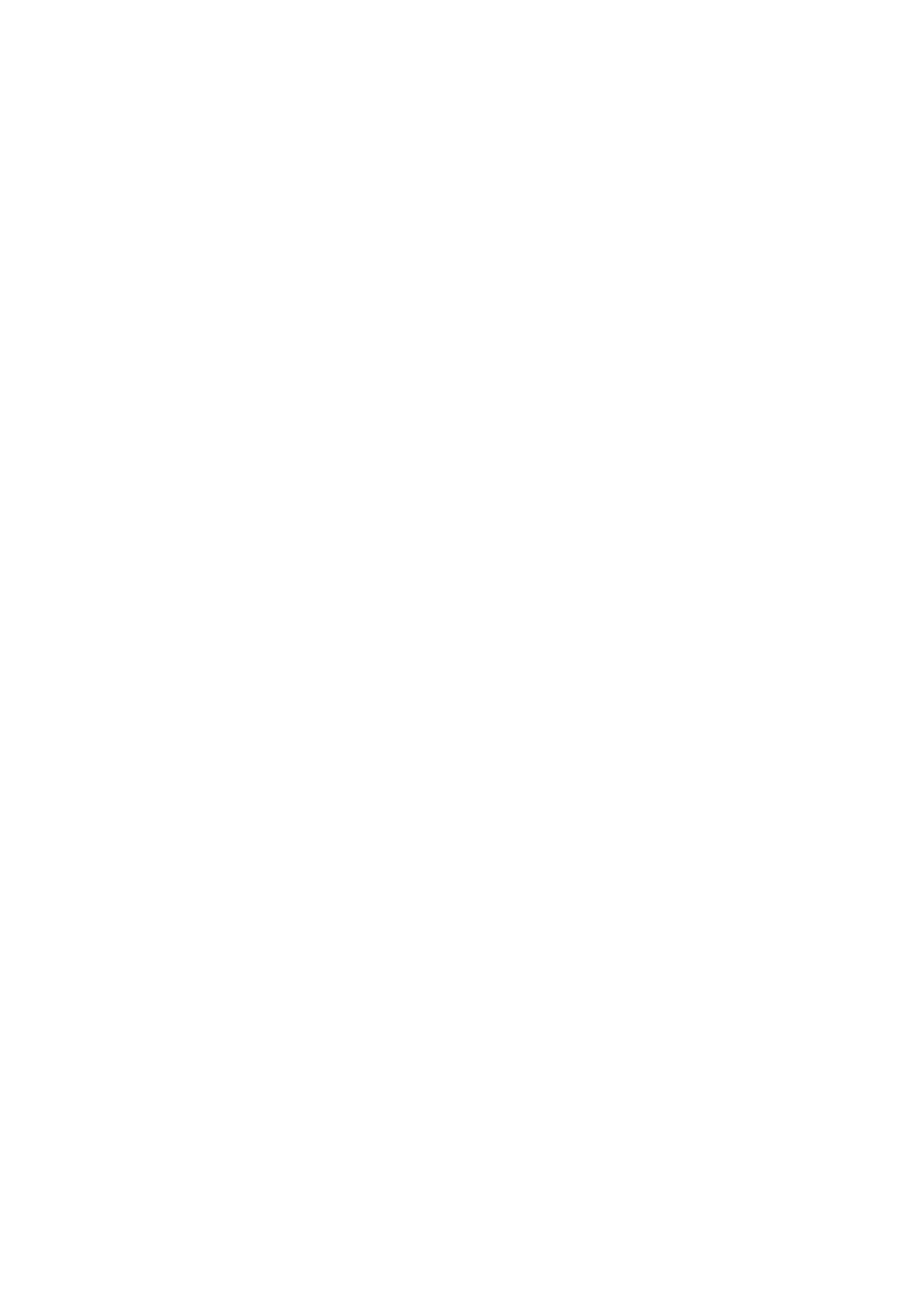

## **Electrical Characteristics:**

| <b>Type</b>          | Rated<br>Power | Max<br>Working<br>Voltage | Max<br>Overload<br>voltage | <b>Dielectric</b><br>withstandin<br>g voltage | Resistance<br>Range     | <b>Operation</b><br><b>Temperatur</b><br>е | <b>T.C.R.</b>  | PPM/°C |
|----------------------|----------------|---------------------------|----------------------------|-----------------------------------------------|-------------------------|--------------------------------------------|----------------|--------|
| 8(1/8W)              | 0.125W         | 150V                      | 250V                       | 250V                                          | $1\Omega$ ~10M $\Omega$ |                                            |                |        |
| 4/1/4W               | 0.25W          | 250V                      | 350V                       | 250V                                          | $1\Omega$ ~10M $\Omega$ |                                            |                |        |
| 2(1/2W)              | 0.5W           | 350V                      | 500V                       | 350V                                          | $1\Omega$ ~10M $\Omega$ |                                            |                |        |
| 1(1W)                | 1W             | 500V                      | 650V                       | 350V                                          | $1\Omega$ ~10M $\Omega$ |                                            |                |        |
| X(2W)                | 2W             | 500V                      | 650V                       | 400V                                          | $10~10$ M $\Omega$      |                                            | $R \leq 3K9$ : | 350    |
| Y(3W)                | 3W             | 500V                      | 750V                       | 400V                                          | $1\Omega$ ~10M $\Omega$ | -55°C                                      | $4K - 1M2$ :   | 1000   |
| Z(5W)                | 5W             | 500V                      | 750V                       | 500V                                          | $10~10$ M $\Omega$      | ~+155                                      | $R > 1M2$ :    | 2500   |
| 4S(1/4WS) small size | 0.25W          | 150V                      | 250V                       | 250V                                          | $1\Omega$ ~10M $\Omega$ | °C                                         |                |        |
| 2S(1/2WS) small size | 0.5W           | 250V                      | 350V                       | 250V                                          | $1\Omega$ ~10M $\Omega$ |                                            |                |        |
| 1S(1WS) small size   | 1 <sub>W</sub> | 350V                      | 500V                       | 350V                                          | $1\Omega$ ~10M $\Omega$ |                                            |                |        |
| XS(2WS) small size   | 2W             | 500V                      | 650V                       | 400V                                          | $1\Omega$ ~10M $\Omega$ |                                            |                |        |
| YS(3WS) small size   | 3W             | 500V                      | 750V                       | 500V                                          | $1\Omega$ ~10M $\Omega$ |                                            |                |        |
| ZS(5WS) small size   | 5W             | 500V                      | 750V                       | 500V                                          | $1\Omega$ ~10M $\Omega$ |                                            |                |        |

## **Packing dimension:**

**T Type**



| Power       | Dimension(mm) |            |        |             |          |        |  |
|-------------|---------------|------------|--------|-------------|----------|--------|--|
|             | L±1           | $D\pm 0.5$ | d±0.05 | $P_{\pm 1}$ | $W1\pm1$ | $W2+1$ |  |
| 1/8W(1/4WS) | 3.50          | 1.70       | 0.40   | 5.00        | 52.00    | 64.00  |  |
| 1/4W(1/2WS) | 6.00          | 2.30       | 0.40   | 5.00        | 52.00    | 64.00  |  |
| 1/2W(1WS)   | 9.00          | 3.20       | 0.48   | 5.00        | 52.00    | 64.00  |  |
| 1W (2WS)    | 11.00         | 4.50       | 0.68   | 5.00        | 63.00    | 75.00  |  |
| 2W (3WS)    | 15.00         | 5.00       | 0.68   | 5.00        | 68.00    | 80.00  |  |
| 3W (5WS)    | 17.00         | 6.00       | 0.68   | 10.00       | 71.00    | 83.00  |  |

**M Type**



| Power       | Dimension(mm) |            |          |       |       |  |  |
|-------------|---------------|------------|----------|-------|-------|--|--|
|             | L±1           | $D\pm 0.5$ | dpm 0.05 | P±1   | H±1   |  |  |
| 1/8W(1/4WS) | 3.50          | 1.70       | 0.40     | 5.00  | 10.00 |  |  |
| 1/4W(1/2WS) | 6.00          | 2.30       | 0.40     | 10.00 | 10.00 |  |  |
| 1/2W(1WS)   | 9.00          | 3.20       | 0.48     | 12.50 | 10.00 |  |  |
| 1W (2WS)    | 11.00         | 4.50       | 0.68     | 15.00 | 10.00 |  |  |
| 2W (3WS)    | 15.00         | 5.00       | 0.68     | 20.00 | 10.00 |  |  |
| 3W (5WS)    | 17.00         | 6.00       | 0.68     | 25.00 | 10.00 |  |  |

**B Type**



| Power       | Dimension(mm) |         |               |       |  |  |
|-------------|---------------|---------|---------------|-------|--|--|
|             | $L+1$         | $D+0.5$ | $d_{\pm}0.05$ | $H+2$ |  |  |
| 1/8W(1/4WS) | 3.50          | 1.70    | 0.40          | 27.00 |  |  |
| 1/4W(1/2WS) | 6.00          | 2.30    | 0.40          | 26.00 |  |  |
| 1/2W(1WS)   | 9.00          | 3.20    | 0.48          | 24.00 |  |  |
| 1W (2WS)    | 11.00         | 4.50    | 0.68          | 29.00 |  |  |
| 2W (3WS)    | 15.00         | 5.00    | 0.68          | 30.00 |  |  |
| 3W (5WS)    | 17.00         | 6.00    | 0.68          | 30.00 |  |  |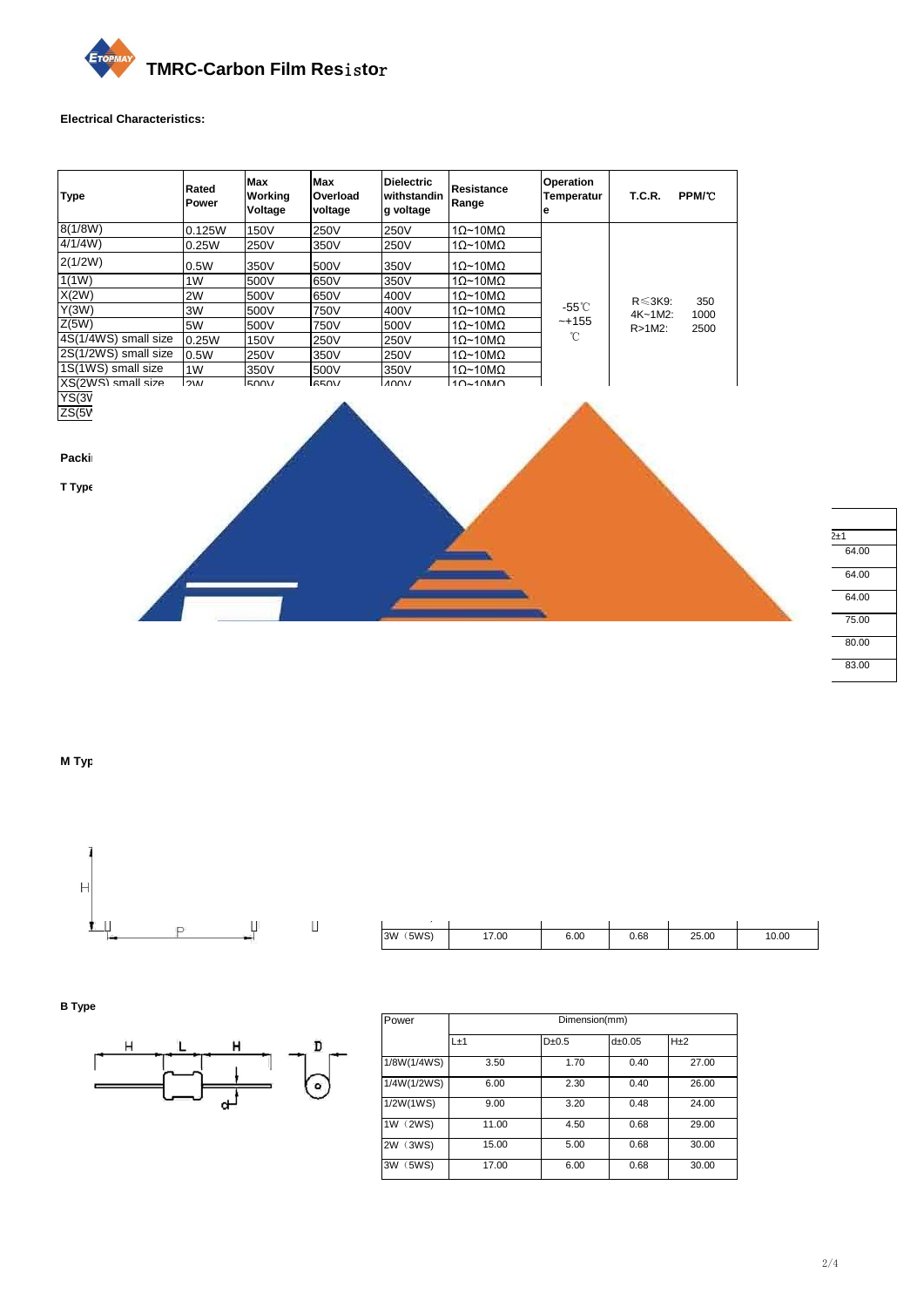



**MK Type**



L±1 d±0.05 h1±0.5 h2±1 1/8W(1/4WS) 3.50 0.40 5.00 13.00 1/4W(1/2WS) 6.00 0.40 5.00 16.00 1/2W(1WS) 9.00 0.48 5.00 19.00 1W(2WS) 11.00 0.68 5.00 21.00 2W(3WS) 15.00 0.68 5.00 25.00 Power Dimension(mm)

| Power     | Dimensions (mm) |       |       |       |        |  |  |
|-----------|-----------------|-------|-------|-------|--------|--|--|
|           | $D\pm 0.5$      | L±1.0 | P±1.0 | H±1.0 | H1±1.0 |  |  |
| 1/2W(1WS) | 3.2             | 9.0   | 12.5  | 10    | 4.5    |  |  |
| 1W(2WS)   | 4.5             | 11.5  | 15    | 10    | 4.5    |  |  |
| 2W(3WS)   | 5               | 15.5  | 20    | 10    | 4.5    |  |  |
| 3W5WS     | 6               | 17.5  | 25    | 10    | 4.5    |  |  |

**FK Type**



**FKK Type**



**F type taping package**



| Power     | Dimension(mm) |          |            |        |  |  |
|-----------|---------------|----------|------------|--------|--|--|
|           | $L+1$         | dpm 0.05 | $h1\pm0.5$ | $h2+1$ |  |  |
| 1/2W(1WS) | 9.00          | 0.48     | 4.50       | 16.00  |  |  |
| 1W(2WS)   | 11.00         | 0.68     | 3.50       | 18.00  |  |  |
| 2W(3WS)   | 15.00         | 0.68     | 3.50       | 23.00  |  |  |
| 3W(5WS)   | 17.00         | 0.68     | 3.50       | 25.00  |  |  |

| Power   | Dimensions (mm) |          |            |       |      |  |
|---------|-----------------|----------|------------|-------|------|--|
|         | L±1             | dpm 0.05 | $h1\pm0.5$ | h2±1  | h3±1 |  |
| 1W(2WS) | 11.00           | 0.68     | 3.50       | 22.00 | 4.00 |  |
| 2W(3WS) | 15.00           | 0.68     | 3.50       | 26.00 | 4.00 |  |
| 3W(5WS) | 17.00           | 0.68     | 3.50       | 28.00 | 4.00 |  |

| Power       | Dimensions (mm) |            |       |       |       |  |  |
|-------------|-----------------|------------|-------|-------|-------|--|--|
|             | L±1             | $H1\pm0.5$ | h2±1  | $P+1$ | P1±1  |  |  |
| 1/8W(1/4WS) | 3.50            | 6.00       | 9.00  | 5.00  | 12.70 |  |  |
| 1/4W(1/2WS) | 6.00            | 6.00       | 12.00 | 5.00  | 12.70 |  |  |
| 1/2W(1WS)   | 9.00            | 6.00       | 15.00 | 5.00  | 12.70 |  |  |
| 1W(2WS)     | 11.00           | 6.00       | 17.00 | 5.00  | 12.70 |  |  |
| 2W(3WS)     | 15.00           | 6.00       | 21.00 | 5.00  | 12.70 |  |  |